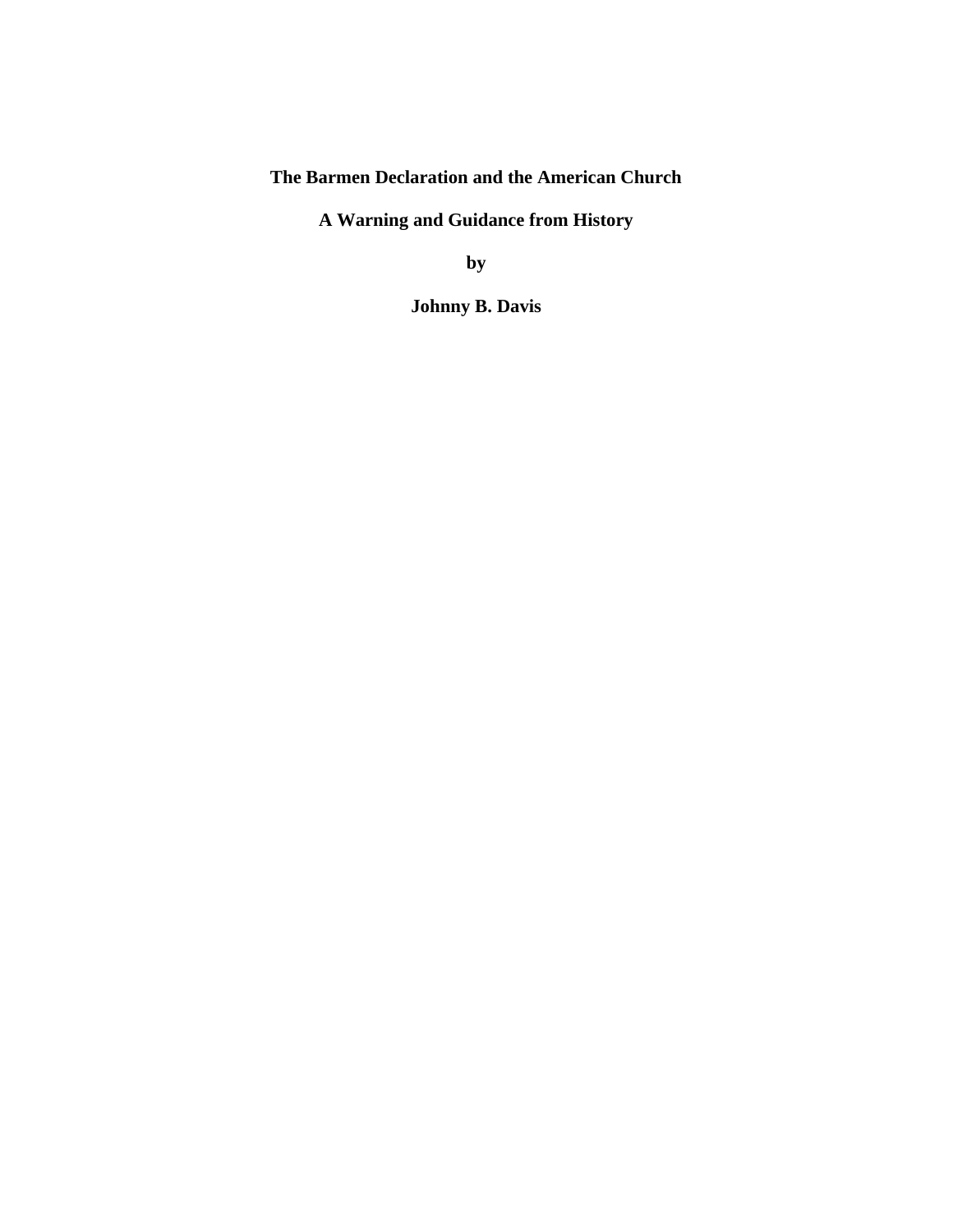Johnny B. Davis is a Constitution and International law attorney, and an Army National Guard JAG. He is an adjunct professor with the Liberty University Helms School of Government and a writer for the Falkirk Center at Liberty University. He holds an LLM in International Law Liberty University Law School, a MDiv in Church History from Liberty University Seminary, a JD from Cumberland Law School and a BS in Government from Liberty University.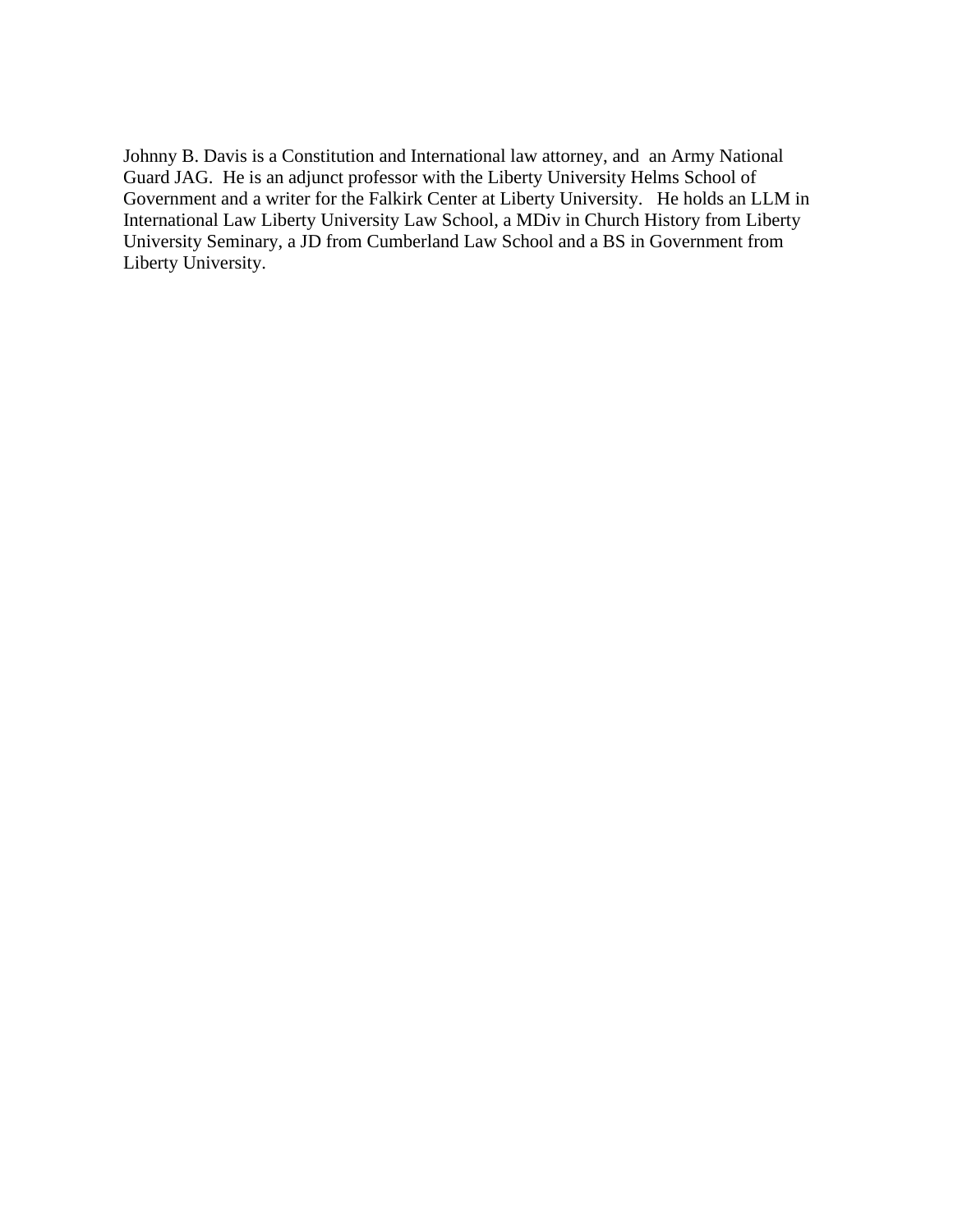#### **Introduction**

The Barmen Declaration serves as a great example that the American Church should heed.<sup>1</sup> The American Church faces a hostile secular culture and a government that is increasingly statist and anti-Christian. The state has become an idol in an American culture that rejects truth and righteousness. A bold stance for truth and Christ is required by scripture and is the key to transforming the culture and saving the American Republic.

 In the 1930s the believers of Germany faced the rise to power of Adolf Hitler and the Nazi party.<sup>2</sup> The "German Christians" were the Church Leaders and professed Christians placed nationalism and statism above the truth of God by selling out to the Nazis.<sup>3</sup> The Confessional Church represented the faithful remnant who risked death by gathering together and making a formal rebuke to the German Christians and their embrace of the idolatry of Hitler.<sup>4</sup>

 The Confessional Christians composed the Barmen Declaration which affirmed the truth of scripture.<sup>5</sup> the Barmen Declaration upheld that Christ and his Word must be followed above all others, the state has no authority over the church and the church must only be subject to the Holy Spirit and God's Word.<sup>6</sup> (Colossians 1:18).<sup>7</sup> The Barmen Declaration was a timeless stance against statism and idolatry which upheld the truth that Christ comes before all.<sup>8</sup>

 The German church was hindered in its response to Nazism by a long historical union with the state and the infection of the church with the modernistic thinking of the  $19<sup>th</sup>$  Century German School of Philosophy.<sup>9</sup> The 19<sup>th</sup> Century German School of Philosophy gave rise to higher criticism and liberal theology, which undermined the German Church's belief in the

<sup>2</sup> Rolf Ahlers, "The 'Community of Brethren' The Contemporary Significance of the Third Thesis of the Barmen Declaration." *Calvin Theological Journal*. Vol. 20 (1985): 7-8.

<sup>3</sup> Douglas S. Bax. "The Barmen Theological Declaration: Its Historical Background." *Journal of Theology for Southern Africa.* Vol. 47 (June 1984): 13-14

<sup>4</sup> Heino Falcke. "What did the Barmen Declaration have to say to the churches of the German Democratic Republic?" *The Ecumenical Review.* Vol. 61, No. 1 (2009): 72-74.

<sup>5</sup> Ahlers, 8-9.

<sup>6</sup> Ulrich Duchrow. "1984 in the Light of Article III of the Barmen Declaration Becoming a Confessing Church." *International Review of Mission.* Vol. 73 (October 1984): 427-428, 434.

 $<sup>7</sup>$  Unless otherwise noted all scriptural references in this paper are taken from the King James Version</sup> (Nashville, Tennessee: Thomas Nelson, Inc. 1976).

<sup>8</sup> Michael Weinrich. "God's Free Grace and the Freedom of the Church: Theological Aspects of the Barmen Declaration." *International Journal of Systematic Theology*. Vol. 12, No. 4 (October 2010), 410-412.

<sup>9</sup> Lutzer, Erwin W. *Hitler's Cross*. Chicago, IL: Moody Press, 1995, 20-23.

<sup>&</sup>lt;sup>1</sup> Sihombing, Fridz Pardamean, "The Contemporary Relevance of the Barmen Declaration to the Struggle of the Church in the Political Arena." *The Ecumenical Review.* Vol. 61, No. 1 (2009): 49-50.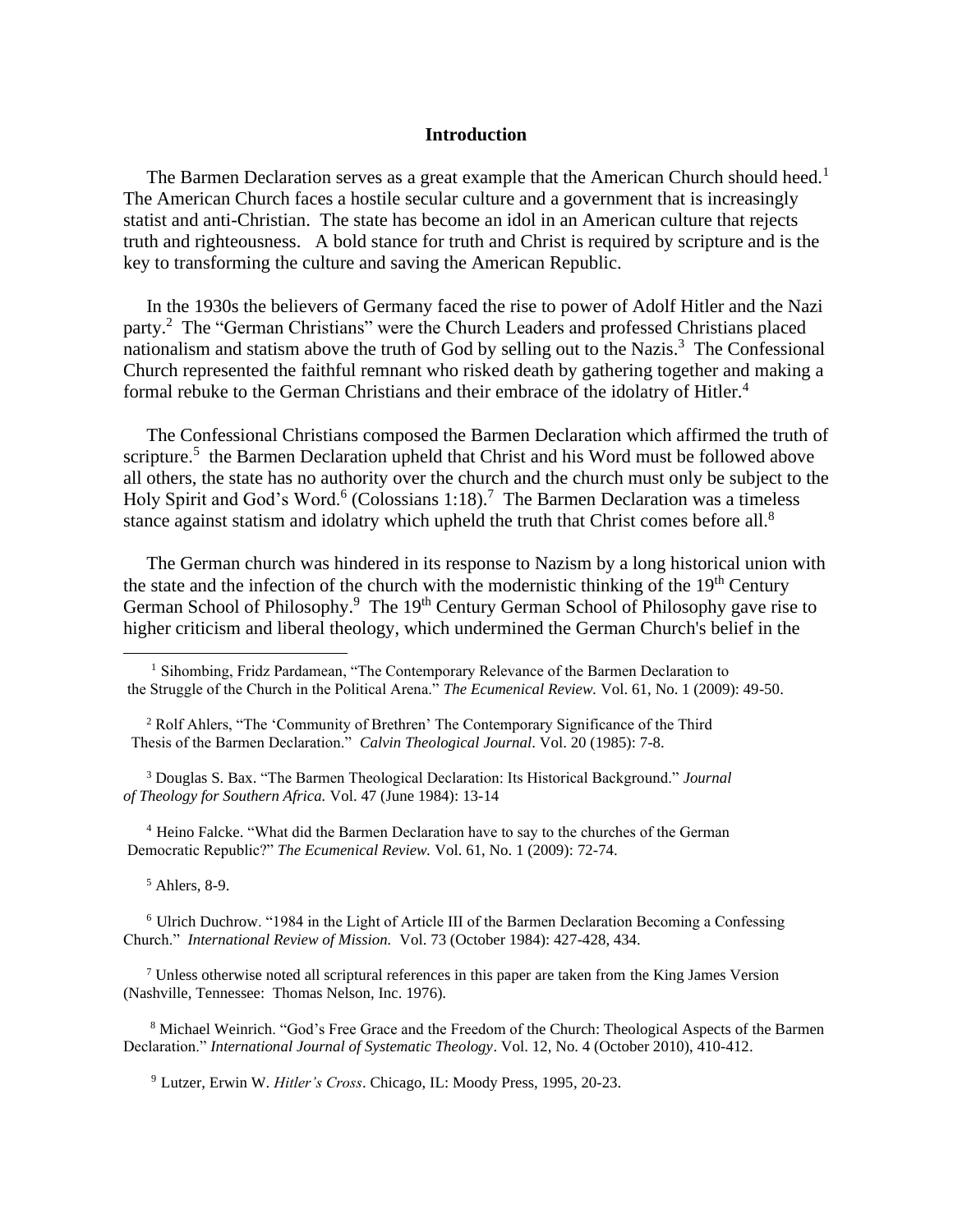authority of scripture, and gave rise to secular statism which produced Nazism, modern secularism, and communism.<sup>10 11</sup>

 The impact of World Word I and the Great Depression brought negative cultural and spiritual forces to the forefront.<sup>12</sup> However, they had been operating for generations. Those same forces are at work in American.<sup>13</sup> Thus, the Barmen Declaration is an important lesson and guide for modern American believers.<sup>14</sup>

# **The Rise of Statism in Germany and the Corruption of the Church**

 The Lutheran Church was the leading Protestant German domination that had remained in a union with the State since the days of the Reformation.<sup>15</sup> The German Church became further connected to the German State after Prussia unified because the new Imperial government pressured Protestant Churches to unify under the state-endorsed Prussian Union Church.<sup>16</sup> The Confession Lutherans and the Brethren Councils became the major independent Protestant groups in Germany in the 1800s.<sup>17</sup>

The problem was worsened by the rise of the  $19<sup>th</sup>$  German School of Philosophy.<sup>18</sup> The school its primary beginning with George Hegel's development of Hegelism while lecturing as a professor at the University of Heidelberg and Berlin from 1816–1831.<sup>19</sup> Hegel created a philosophical system that placed the state at the center of all society.<sup>20</sup> Hegel himself said that the State "'has the supreme right against the individual, whose supreme duty is to be a

<sup>10</sup> Ibid, 27-29.

 $12$  Bax, 15-16.

<sup>13</sup> Lutzer, 28-29.

 $14$  Sihombing, 53-54.

<sup>15</sup> Lutzer, 16-18

<sup>16</sup> Susannah Heschel. *The Aryan Jesus: Christian Theologians and the Bible in Nazi Germany*. (Princeton, NJ: Princeton University Press, 2008),15-17.

<sup>17</sup> Lowell Green. *Lutherans Against Hitler: The Untold Story.* (St. Louis, MO: Concordia Pub. House, 2007), 26-29.

<sup>18</sup> Shirer, 97-98.

<sup>19</sup> Lutzer, 25-27.

<sup>20</sup> Jonah Goldberg, *Liberal Fascism*. New York: Doubleday, 2007, 104, 117-119.

<sup>11</sup> William l. Shirer. *The Rise and Fall of the Third Reich*. (New York, NY: Simon & Schuster, 1959), 98-99, 110.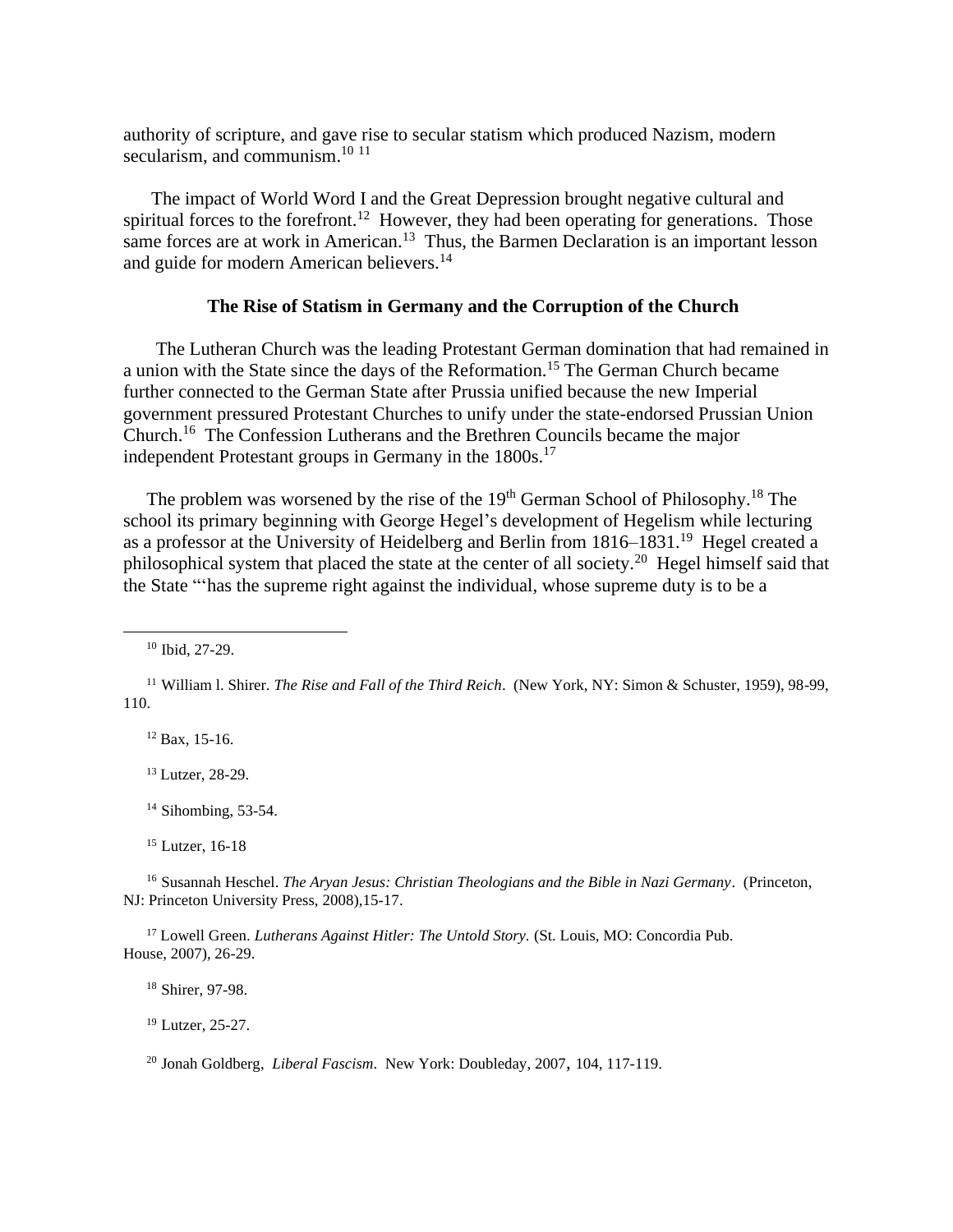member of the State... for the right of the world spirit is above all special privileges."<sup>21</sup>

Hegel's system – Hegelism - became the foundation from which the entire  $19<sup>th</sup>$  Century German School of Philosophy arose and developed.<sup>22</sup> The primary tenants of the German School of Philosophy are: (1) Socialism, not just economic but the State as the guiding force of society; (2) Evolution, (3) Higher Criticism attacking the authority of scripture and rejecting all objective morality sometimes replaced it with the idolization of science, (4) Group Identity – the lack of objective truth is replaced by requiring individuals to conform to their group status be racial, economic, religious, etc…, (5) the belief in "World Historical figures destined to bend history to their will, and 6) the mutability of man's nature and the state is the instrument for improving and perfecting man.<sup>23</sup> 24 25

Hegel was personally anti-Semitic and the entire 19<sup>th</sup> Century German School of Philosophy was touched by anti-Semitism.<sup>26</sup> The School's nationalism, racism, and anti-Semitism went hand in hand with the rejection of the Bible.<sup>27</sup> The reason the Bible could not be relied upon was that the Jews had twisted the Bible and the "real" scripture upheld the strong triumphing over the weak.<sup>28</sup> The philosopher Houston Chamberlin, who was the son in law of Richard Wagner, went so far as to proclaim Jesus as an Aryan figure denounce the Apostle Paul as a false teacher who had corrupted Jesus' teachings with "pagan" ideas.<sup>29</sup>

Hegelism was embraced by the Hohenzollern rulers of Prussia.<sup>30</sup> The Hohenzollerns liked the statism of Hegelism but failed to understand the extent to which it undercut Orthodox Christian teachings. <sup>31</sup> Hegelism quickly became dominant in German universities including

<sup>22</sup> Lutzer, 25-27.

<sup>23</sup> George F.W. Hegel, *The Philosophy of History*, Translated by J. Sibree. (New York, NY: Willey Book Co., 1837).

<sup>24</sup> Shirer, 110-111.

<sup>25</sup> Herschel, 15-17.

<sup>26</sup> Nathan Rotenstreich,. *The Recurrent Pattern: Studies in Anti-Judaism in Modern Thought.* (London, Horizon House, 1963), 48-52.

**<sup>27</sup>** Richard Steigman-Gall. *The Holy Reich: Nazi Conceptions of Christianity, 1919-1945,* (New York, NY: Cambridge University Press, 2003), 90-92.

<sup>28</sup> Lutzer, 31-33.

<sup>29</sup> Steigman, 87-88.

<sup>30</sup> Herschel, 15-17.

 $31$  Ahlers, 9-10.

<sup>21</sup> Shirer, 110-111.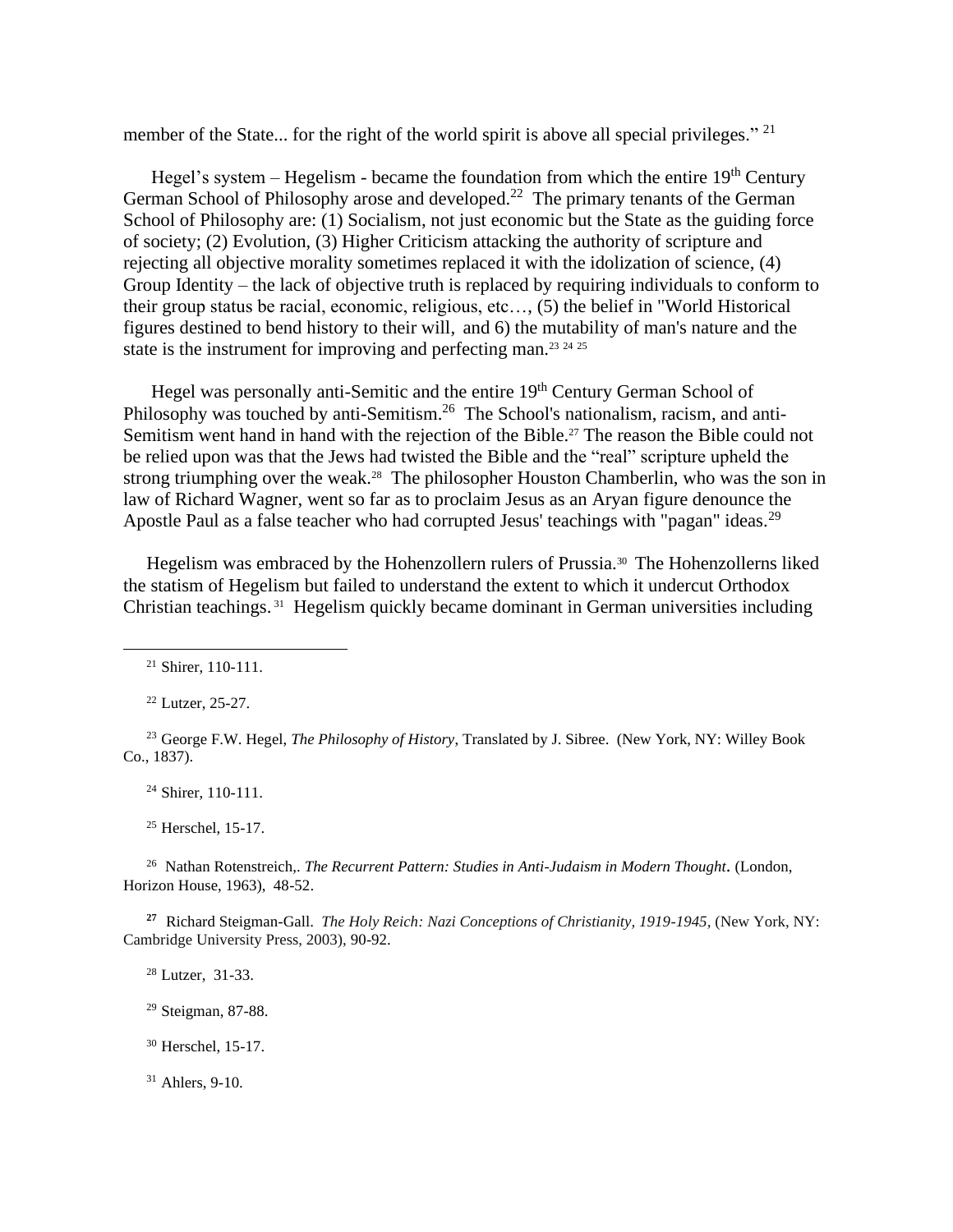the seminars.<sup>32</sup> It served as the foundation for Marxism, Fascism, and the socialist democratic forces which govern Europe today.<sup>33</sup> All Christian denominations were compromised by the theological liberalism which arose out of the  $19<sup>th</sup>$  Century German School of Philosophy.<sup>34</sup>

The school spread over the continent and into America.<sup>35</sup> The American church was compromised but not as much in part because of the separation of Church and State. In America, the separation of Church and State had been established primarily by the efforts of Christians.<sup>36</sup> The ideas of the 19<sup>th</sup> Century German School of Philosophy took over the Ivy League schools and eventually took root in the American government.<sup>37</sup>

# **Impact of World War I and the Great Depression**

 Theological liberalism, statism, and a wicked nationalism that placed the nation before God spread throughout the European churches.<sup>38</sup> As a result, the church leadership largely urged on the leaders as one nation after another joined in World War 1.<sup>39</sup> World War 1 was a classic example of a wicked driven by the pride and greed of leaders. None of the major powers had a biblical justification for war. The church should have been a voice for mercy and justice  $40$  Instead, most of the church leadership joined in the wicked calls for war.  $41$ 

 The behavior of the European churches in WWI set the foundation for the future apostasy of the "German Christians." <sup>42</sup> The church leaders had placed the government, worldly leaders, and the state before Christ. The only real difference was in degree because the "German Christians" would submit to the neo-pagan Nazis and the evil of Hitler.<sup>43</sup> The war

<sup>37</sup> Malcolm D. Magee, *What the World Should Be*. (Waco, Texas: Baylor University Press, 2008), 65-67.

<sup>38</sup> Ahlers, 19-20 and 30-31.

<sup>39</sup> Bax, 13-14

<sup>40</sup> H. Leon McBeth. *The Baptist Heritage Four Centuries of Baptist Witness*. (Nashville, TN: Broadman Press, 1987), 618-620.

<sup>41</sup> Magee, 71-72.

<sup>42</sup> Green, 28-30.

<sup>43</sup> Wolfgang Huber, "The Barmen Declaration and the Kairos Document." *Journal of Theology for Southern Africa.* Vol. 75 (1991): 50-51.

<sup>32</sup> Goldberg, 218-220.

<sup>33</sup> Herschel, 21-22.

<sup>34</sup> Lutzer, 25-26.

<sup>35</sup> Goldberg, 104-105.

<sup>36</sup> Bruce Snavely. *The Second Reformation*. (Lynchburg: Liberty University Press, 2013), 141-149.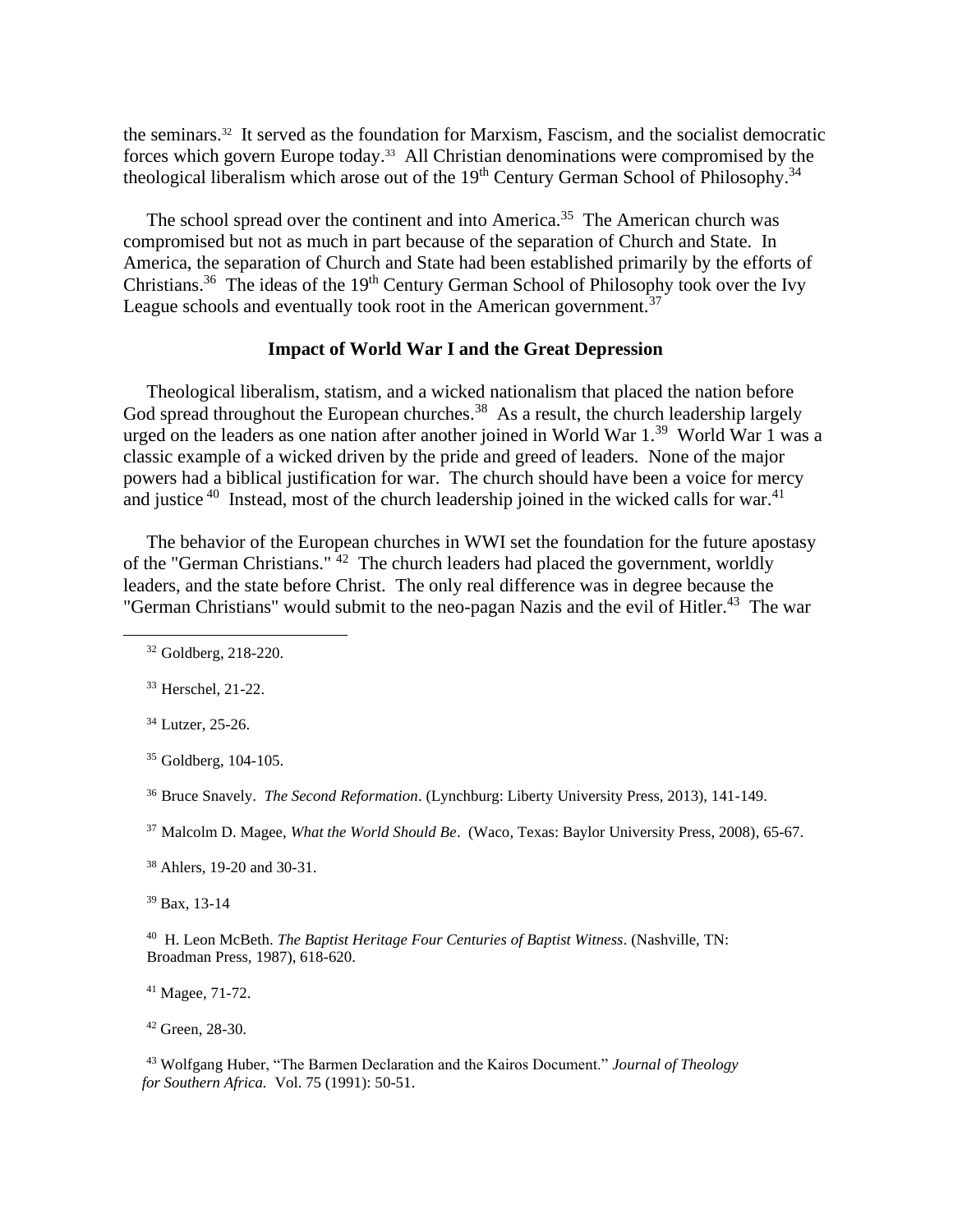ended with a German defeat but with all the major powers of Europe severely damaged.<sup>44</sup> The bitterness of the war fueled Europe's move toward secularism.<sup>45</sup>

America was not exhausted like the other powers and was in a position to shape events.<sup>46</sup> However, the Allies continued to blockade Germany even after the armistice went into effect on 11 November 1918 and the signing of the peace treaty on 28 July 1919.<sup>47</sup> The blockage was not ended until July 12, 1919.<sup>48</sup> Wilson went along with the continued blockade without protest.<sup>49</sup> The continued blockage results in continued shortages of food, medicine, and winter fuel which resulted in the estimated deaths of over 100,000 Germans and an unknown number of civilians in other countries like Austria.<sup>50</sup>

 President Woodrow Wilson publicly argued for a compromised peace and claimed his goals were fair terms and lasting peace.<sup>51</sup> Wilson broke his word and went along with France and Great Britain's desire for a foolish treaty of vengeance.<sup>52</sup> A bitter irony is that Wilson had embraced the 19<sup>th</sup> German School Philosophy while a student at John Hopkins University and its teaching shaped his policies as President.<sup>53</sup> Germany was left humiliated, broken, and embittered by the defeat in war, the cruel blockade, and the Versailles peace treaty. All of which would later be used by Hitler as grievances to justify his evil agenda.<sup>54</sup>

 German society continued to grow more secular and amoral during the 1920s as faith declined in reaction to World War 1.<sup>55</sup> Germans saw events as proving God was not real and

- <sup>50</sup> Powell, 138-139, and 158-159.
- <sup>51</sup> Judis, 108-110.

<sup>44</sup> Jim Powell, *Wilson's War*. (New York: Random House 2005), 160-162.

<sup>45</sup> Magee, 73-75.

<sup>46</sup> Donald Day, *Woodrow Wilson's Own Story,* (Boston: Little, Bornw and Company, 1952), 305-308.

<sup>47</sup> John B Judis, *The Folly of Empire*, (New York: Lisa Drew Book 2004), 128-130.

<sup>48</sup> Magee, 73-75.

<sup>49</sup> Day, 308-309.

<sup>52</sup> Donald Day, *Woodrow Wilson's Own Story,* (Boston: Little, Bornw and Company, 1952), 305-308.

<sup>53</sup> Goldberg, 43-48.

<sup>54</sup> Shirer,. 52-60 and 80-90.

<sup>55</sup> Ahlers, 31-32.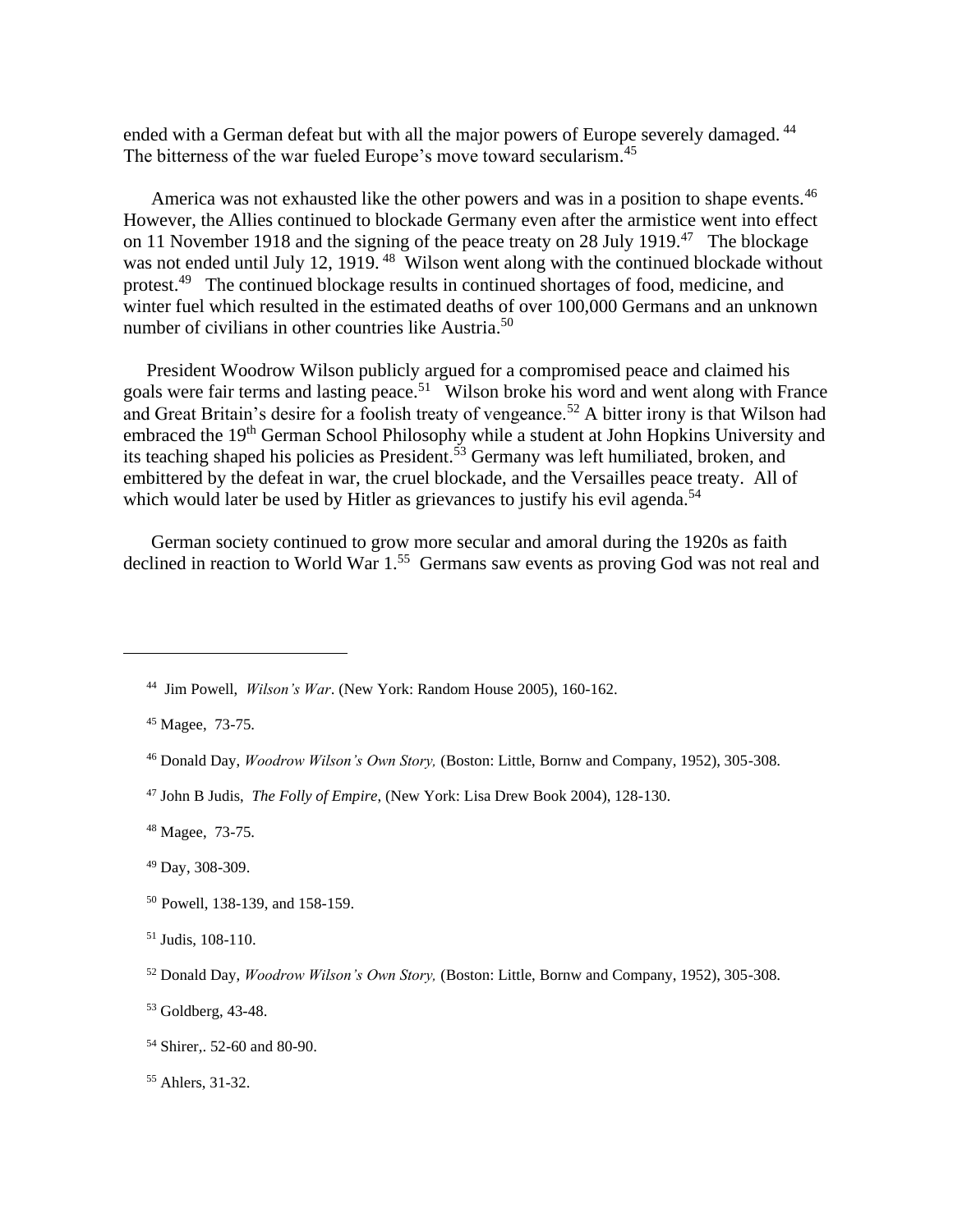that secular teachings were true.<sup>56</sup> The German Churches increasingly sought to embrace the culture rather than upholding biblical truth.<sup>57</sup>

 The Great Depression hit in 1929 and fueled all the ongoing negatives currents and created great fear in Germany.<sup>58</sup> Germans struggled to survive day to day and believed themselves surrounded by hostile nations. The German people needed a savior but lacked faith in God.<sup>59</sup> They turned to the demonic figures of Hitler and the Nazis who represented the logical extreme of Hegelism and the 19<sup>th</sup> Century German school of Philosophy.<sup>60</sup> They willingly gave up their liberty to him because they were not just choosing a leader but a false Messiah who offered himself and the state as the saviors of the German people.<sup>61</sup>

# **German Christians and the Confessional Church**

 The German Christians were the Protestant churches that submitted to the Nazi regime and placed Hitler over Christ.<sup>62</sup> In 1921, the League for a German Church was organized within the Prussian Union.<sup>63</sup> The League stood for theological liberalism, a "German Christianity" and removing Jewish influence from the Church.<sup>64</sup>

 The League was guided by the teachings of Friedrich Andersen, H.S. Chamberlin, and Adolf Bartels. Bartels introduced the term "German Christianity." <sup>65</sup> The League advocated dropping the entire Old Testament from the Cannon of scripture due to its Jewish influence which they claimed made it unreliable and they also rejected the Paulian teaching of redemption.<sup>66</sup> Finally, they held that Christ's sacrifice on the Cross should be explained by German mysticism and not as a universal atonement.<sup>67</sup>

<sup>56</sup> Green, 38-40.

<sup>57</sup> McBeth, 791-800.

<sup>58</sup> Powell, 210-215.

<sup>59</sup> Huber, 49-50.

<sup>60</sup> Shirer, 92-97, 16-112, and 380-385.

<sup>61</sup> Duchrow, 428-429.

<sup>62</sup> Kenneth C Barnes, *Nazism, Liberalism, and Christianity: Protestant Social Thought in Germany and Great Britain, 1925-1937* (Lexington, KY University of Kentucky Press, 1991), 773-74.

<sup>63</sup> Lutzer, 55-57.

<sup>64</sup> Bax, 13.

<sup>65</sup> Barnes, 72-75.

<sup>66</sup> Heschel, 28-32.

 $67$  Ibid.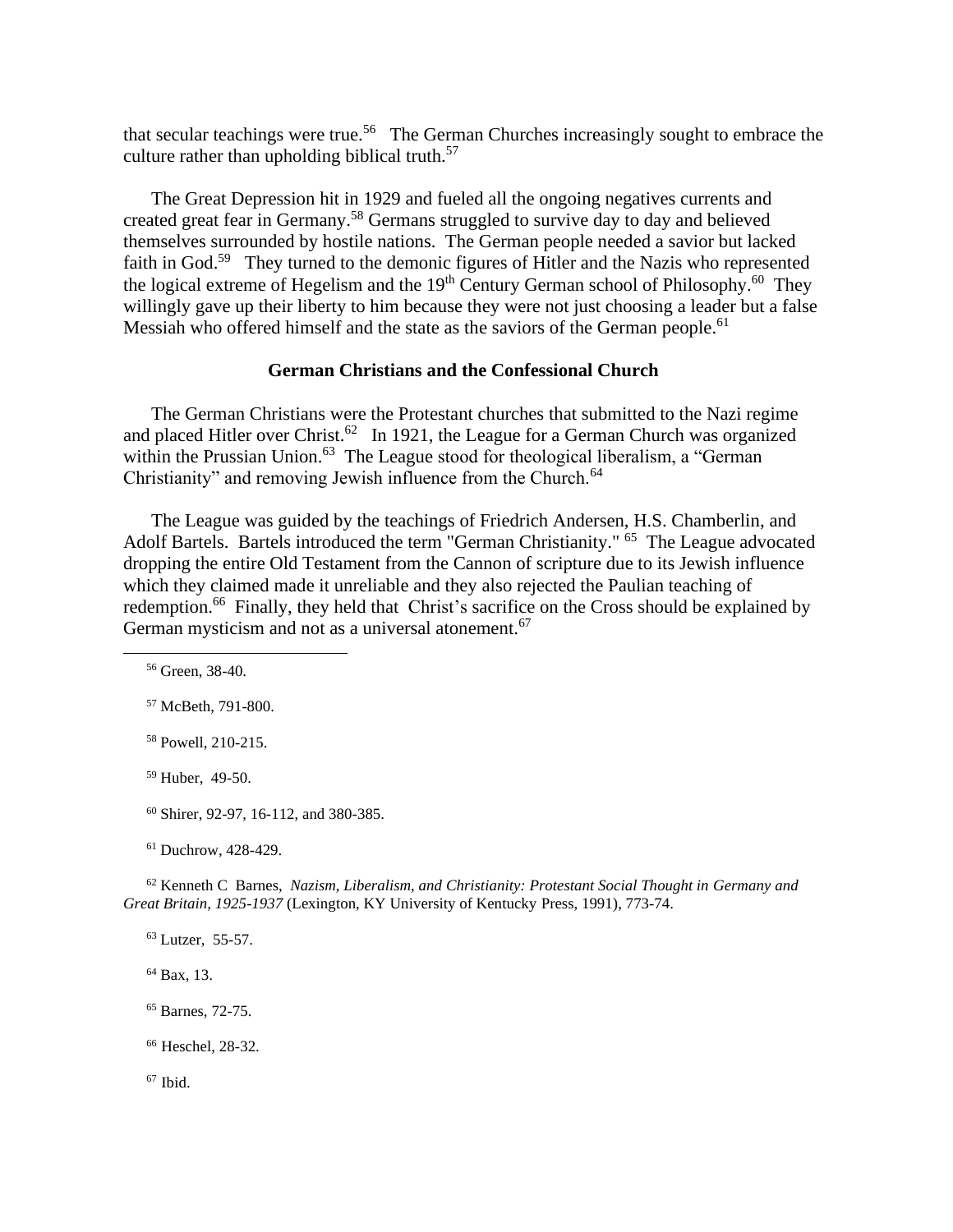Throughout 1933, the German Christians won a series of elections to control the German Evangelical Church (Prussian Union) which was renamed the Reich Church.<sup>68</sup> Hitler's puppet Ludwig Muller was elected Reich bishop.<sup>69</sup> Muller and the German Christians embraced Hitler's claim to be both the civil and spiritual leader of Germany.<sup>70</sup>

 The German Christians accepted Hitler as Messiah with a divine calling, empowerment, and who have received special revelation.<sup>71</sup> Jesus was redefined as an Aryan figure and his Hebrew heritage denied.<sup>72</sup> Churches even replaced pictures of Jesus with those Hitler and the Swastika replaced the Cross or the Cross was wrapped inside the Swastika in Reich Churches.<sup>73</sup>

 Martin Niemoller, Karl Barth, and Dietrich Bonhoeffer organized Protestant Evangelicals into the Confessional Church to uphold biblical principles and resist the takeover of the Protestant church by the German Christians.<sup>74</sup> The theological roots of the Confessional Church in large part are rooted in the teachings of Soren Kierkegaard.<sup>75</sup> Kierkegaard upheld the authority of scripture, individual faith in Christ, fought Hegelian group identity, and the compromise of the state churches.<sup>76</sup> He stressed the need for a personal relationship with Christ and confirmed to him and not to society. Kierkegaard helped uphold a faithful remnant in a largely unfaithful European Church.<sup>77</sup>

 Karl Barth nd the other Confessional Church leaders' theology was influenced by Kierkegaard. Kierkegaard rejected any moral division in life.<sup>78</sup> The powerful were not

<sup>69</sup> Shirer, 235.

<sup>70</sup> Lowell C. Green. *Lutherans Against,* 56-59 and 73-77.

<sup>71</sup> Herschel, 235-239.

<sup>72</sup> Huber, 48-50.

<sup>73</sup> Heschel. *The Aryan Jesus*, 50-65.

<sup>74</sup> Green, *Lutherans Against*, 160-163 and 176-179.

<sup>75</sup> Weinrich, 405-407.

<sup>76</sup> Ojvind Larsen, "Kierkegaard's Critique of Hegel Existentialist Ethics Versues Hegel's Sittlichkeit in the Institutions of Civil Society of the State." https://nome.unak.is/wordpress/08-3/c69-conferencepaper/kierkegaard-s-critique-of-hegel-existentialist-ethics-versus-hegel-s-sittlichkeit-in-the-institutions-of-civilsociety-of-the-state/ (last accessed 23 March 2021).

<sup>77</sup> Barry Stocker. *Kierkegaard on Politics.* (New York, NY: Saint Martin's Press, 2014), 39-42, 48-54, 96- 98, and 108-112.

<sup>78</sup> Ojvind.

<sup>68</sup> Barnes, 110-15.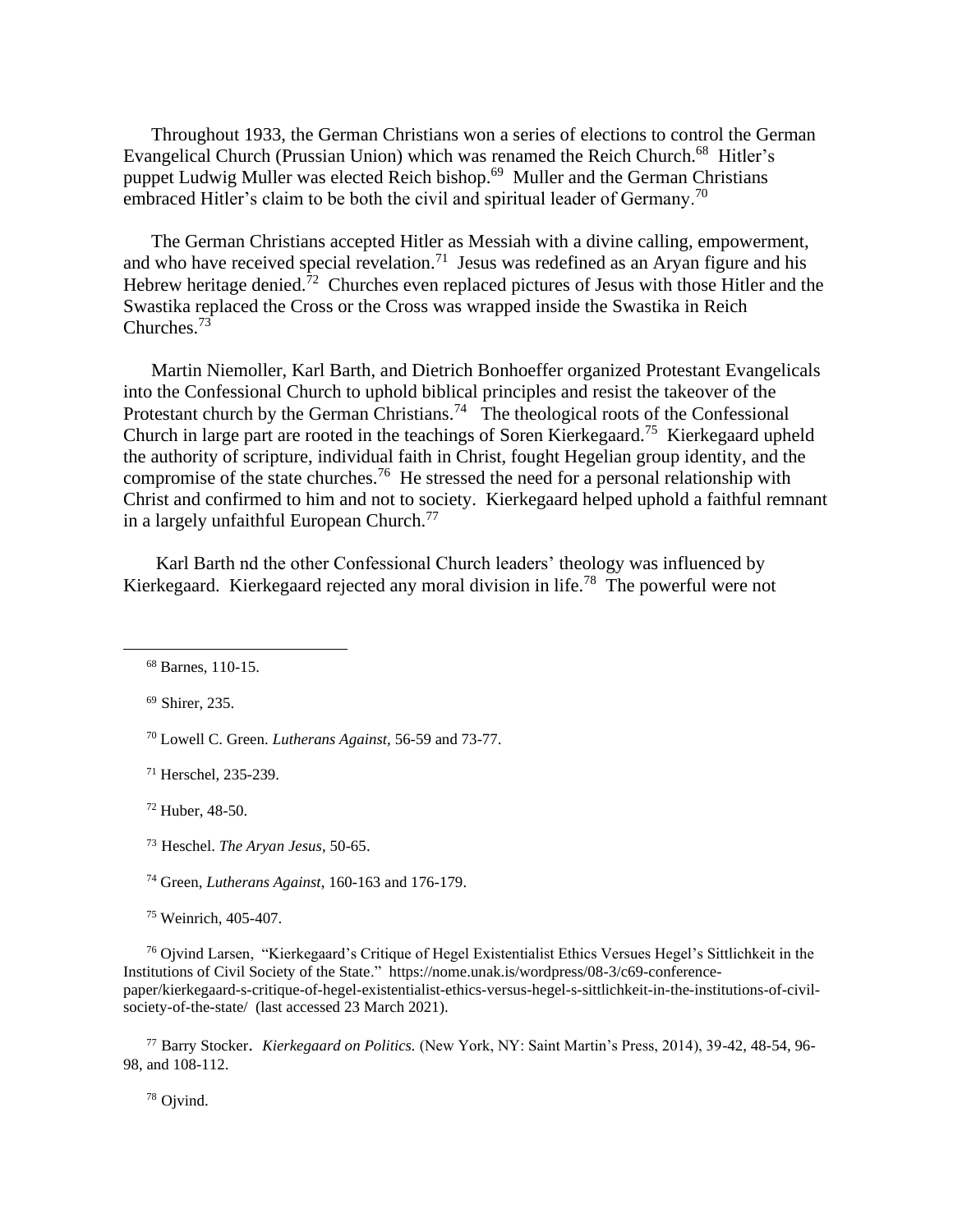justified to do wrong either by their position or goals.<sup>79</sup> Like Kierkegaard, Barth saw the need for Christianity to defend individualism and rise above the group to embrace the truth of Christ. 80

### **The Barmen Declaration Articles 1-3**

 The Barmen Declaration responds to the situation the Church found itself in the 1930s Nazi Germany.<sup>81</sup> However, the declaration was composed like a doctrinal confession and applied universal truths to the circumstances of that day. The declaration was organized into six articles each having a primary thesis. Each article was opened with a governing scripture followed by a statement of universal theological truth.<sup>82</sup> Then the truth was applied to reject a falsehood of the German Christians.<sup>83</sup>

 The Barmen Declaration was adopted on 31 May 1934 by a Synod of Confessional Churches which included Reformed, Lutheran, and other faithful Protestant Germans. 84 Article one set forth that the church is guided by Christ and his Word and no other authority.<sup>85</sup> Karl Barth stated that Article One was written to reject the false natural theology of the German Christians.<sup>86</sup> Specifically, the false teaching that Hitler was sent by God and that he had received a new revelation from God.<sup>87</sup> Article One further refuted the German Christians' claim that Hitler's revelation must be reviewed as equal with scripture and obeyed without question.<sup>88</sup>

<sup>81</sup> Falcke, 72-73.

<sup>82</sup> The Theological Declaration of Barmen. [http://www.westpresa2.org/docs/adulted/Barmen.pdf](about:blank) (Accessed 6 September 2015).

<sup>83</sup> Sihombing, 54-56.

<sup>84</sup> Bax, 15-16.

<sup>85</sup> The Theological Declaration of Barmen. [http://www.westpresa2.org/docs/adulted/Barmen.pdf](about:blank) (Accessed 6 September 2015).

<sup>86</sup> Weinrich, 412-413.

<sup>87</sup> George Hunsinger. *Thy Word is Truth Barth on Scripture.* (Grand Rapids, MI: William B. Eerdmans Publishing Company, 2012), 223-225.

<sup>88</sup> Dean Stroud. *Preaching in Hitler's Shadow: Sermons of Resistance in the Third Reich*. (Grand Rpaids, MI: Eerdmans Publishing Company, 2013), 40-41.

<sup>79</sup> Stocker, 39-42.

<sup>80</sup> Phillip G. Ziegler. "Barth's Criticisms of Kierkegaard – A Striking out at Phantoms?" *International Journal of Systematic Theology*. Vol. 9, No. 4 (October 2007), 443-450.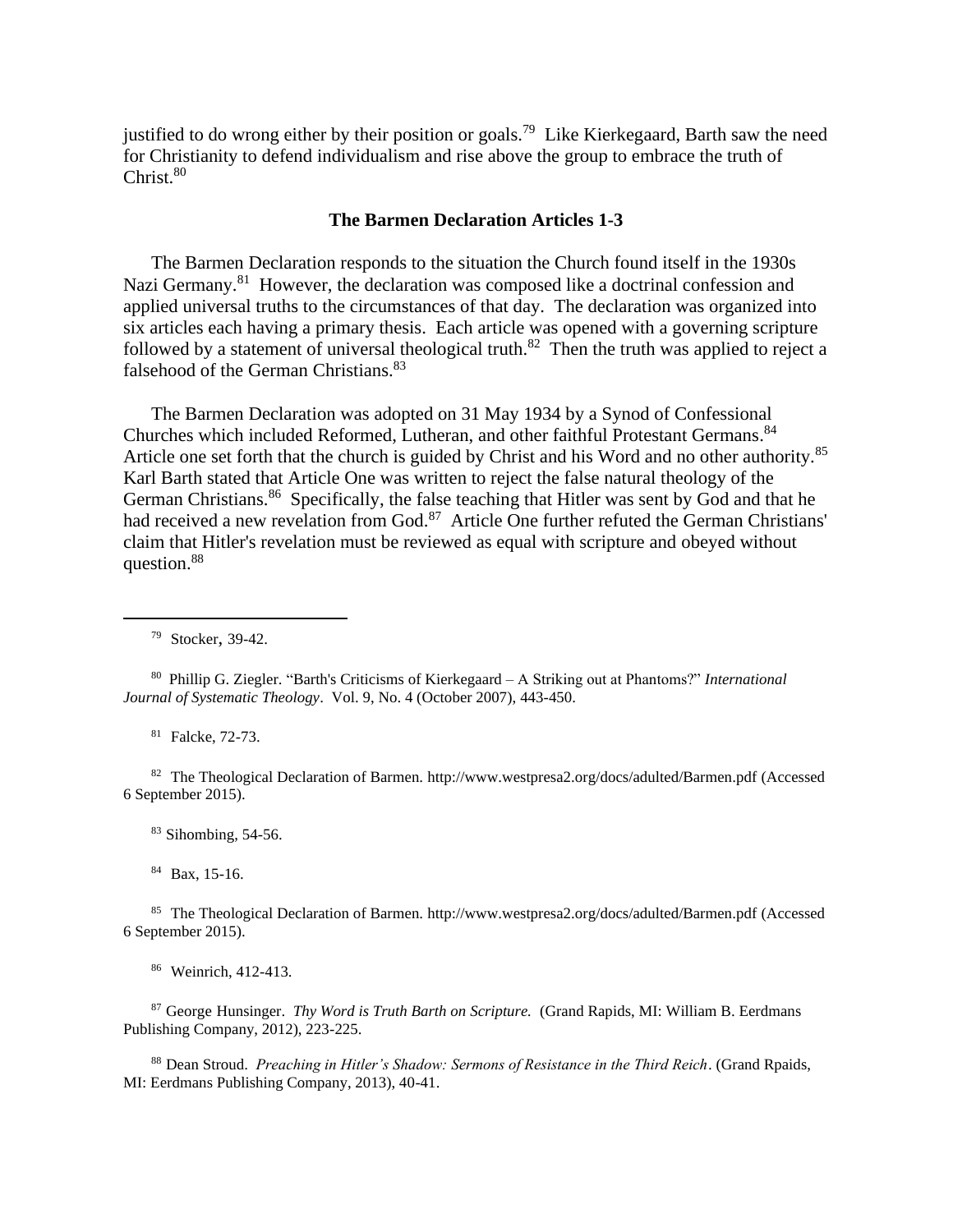Article One of the Barmen Declaration did not just rebut the falsehood of the German Christians.<sup>89</sup> It stood for a large biblical truth that the Church was one and was not divided by nationality.<sup>90</sup> The extreme nationalism and racism of the German Christians arose from a larger unbiblical division of the Church that had plagued the Church throughout the centuries. The divisions in the Church arose from idolatry.<sup>91</sup> The Bible shows the truth of God's true will. True dependence upon and obedience to Christ brings unity to the Church.<sup>92</sup>

 The other falsehood addressed by article one is the false dualism that the Church had to choose a side between opposing nations and world systems.<sup>93</sup> Man's divisions between Germany and its European rivals and between different economic and political systems are not those of God.<sup>94</sup> The believer is a member of the eternal kingdom at all times and all nations and systems of man fall short of the Glory of God.<sup>95</sup> The Church must uphold God's truth and standards and ask all to believe in God and follow his will.<sup>96</sup>

 The second article of the Barmen Declaration set forth that Jesus Christ is the savior and the Lord and has a full claim upon the entire lives of the believers.<sup>97</sup> Thus, the will of God and his Word governor the lives of believers in all aspects.<sup>98</sup> The believer must place obedience to God above obedience to any earthly authority.<sup>99</sup> The German Christians accepted the demands of Hitler that the church should only governor inner religious thoughts and practices.<sup>100</sup>

<sup>89</sup> Ibid., 40-41, 63-64.

<sup>91</sup> Stocker, 39-42.

<sup>92</sup> Husinger, 227-231.

<sup>93</sup> The Theological Declaration of Barmen. [http://www.westpresa2.org/docs/adulted/Barmen.pdf](about:blank) (Accessed 6 September 2015).

<sup>94</sup> Stroud, 41-42, 63-64.

<sup>95</sup> Stocker, 39-42.

<sup>96</sup> Heino, 72-74.

97 The Theological Declaration of Barmen. [http://www.westpresa2.org/docs/adulted/Barmen.pdf](about:blank) (Accessed 6 September 2015).

<sup>98</sup> Stocker, 34-35, 87-89,

<sup>99</sup> Stroud, 41-42, 63-64.

<sup>100</sup> Ibid., 74-76.

<sup>90</sup> The Theological Declaration of Barmen. [http://www.westpresa2.org/docs/adulted/Barmen.pdf](about:blank) (Accessed 6 September 2015).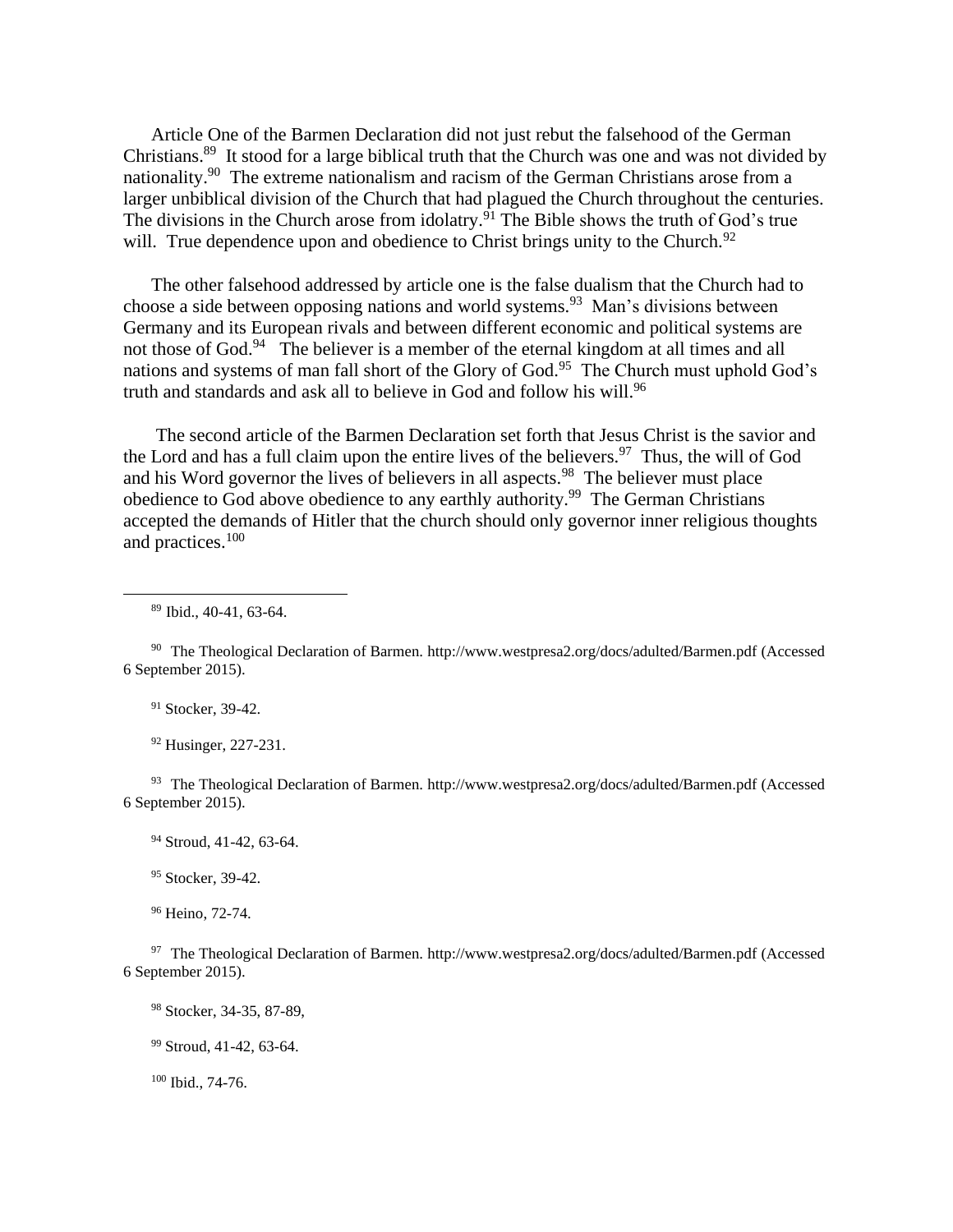The third article of the Barmen Declaration held that the Church is headed by Christ alone, united with him, and unified as one body in Christ.<sup>101</sup> Further, membership of the Body of Christ is gained by faith in Christ alone and cannot be restricted by any earthly standard.<sup>102</sup> The third article rebuked the false German Christian teaching that the Church should be a national Church with membership determined by nationality, blood, and race rather than spirituality.<sup>103</sup>

 The German Christians believed the Church was called to serve Germany and therefore, the Gospel must be proclaimed in the spirit of National Socialism.<sup>104</sup> The organization of life in this world was to be done by the national government with the aid of the Church.<sup>105</sup> The German Christians rejected the truth that the Church was to conform to the likeness of Christ but rather it would now conform to the likeness of the German State and Nation.<sup>106</sup>

# **The Barmen Declaration Articles 4-6**

The fourth article affirmed that Church officials serve the congregations.<sup>107</sup> It rejected the German Christians' claim that control of the Reich Bishop allowed Muller to command all others in the Church because Hitler was now the head of the Church.<sup>108</sup> The church was established by Christ and no governmental authority or doctrine established the Church. Therefore, each office in the Church had authority in the areas given to it by Christ.<sup>109</sup>

 The German Christians raised the authority of the state to a divine level. It was a false idea rooted in the Hegelian view that the state was divinity on earth.<sup>110</sup> Thus, the state was in effect taking the place of the Holy Spirit. The view was blasphemous and idolatrous.<sup>111</sup>

<sup>106</sup> Weinrich, 410-413.

- <sup>110</sup> Heschel, 198-202.
- <sup>111</sup> Stroud, 64-68.

<sup>101</sup> The Theological Declaration of Barmen. [http://www.westpresa2.org/docs/adulted/Barmen.pdf](about:blank) (Accessed 25 March 2021).

<sup>102</sup> Stocker, 99-102.

<sup>103</sup> Duchrow, 427-428.

<sup>104</sup> Heschel, 138-140.

<sup>105</sup> Lutzer, 118-120.

<sup>107</sup> The Theological Declaration of Barmen. [http://www.westpresa2.org/docs/adulted/Barmen.pdf](about:blank) (Accessed 25 March 2021).

<sup>108</sup> Barnes, 118-120.

<sup>109</sup> Shirer, 118-122.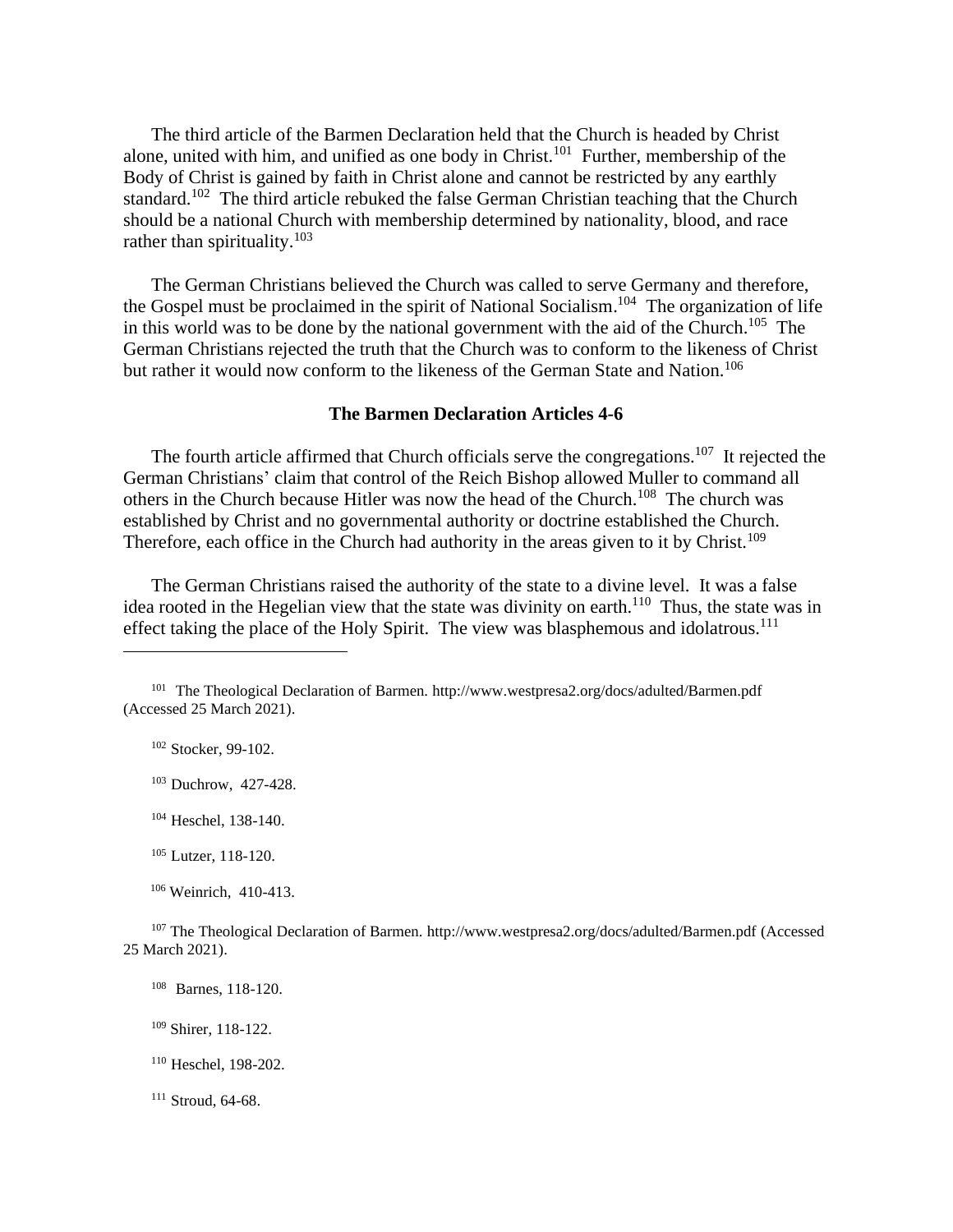The German Christians treated the German Volk – nation as being the true Church rather than all those who have faith in Christ. $112$ 

 The fifth article set forth that the Church had the duty to give the government its proper due but must place God first and fear him only.<sup>113</sup> The article rejected the idea that the state was the supreme lord of man and society was rebuked.<sup>114</sup> The Church's duty was to uphold the commission from Christ alone and not the direction of any other authority.<sup>115</sup>

 The fifth article rejected the mythology of the state as a source of salvation a false current throughout history. <sup>116</sup> Mankind has long looked for salvation in this world and the state has been a common false vehicle for salvation.<sup>117</sup> Hitler presented himself as a personal Messiah leading the savior state. The Confessional Church rejected this falsehood.<sup>118</sup>

 The sixth article of the declaration stated that the Church must carry out the work of the Lord and minister his Word in all things.<sup>119</sup> The article rejects the German Christian teaching that the Church is to serve the State and the nation.<sup>120</sup> In the 19<sup>th</sup> and  $20<sup>th</sup>$  centuries, liberal and secular influences compromised the German Church and caused it to seek peace with the culture by toning down the truth of scripture.<sup>121</sup> The reality is that the failure to boldly preach the Word of God helped set the stage for the Church to lose its religious liberty.<sup>122</sup>

<sup>112</sup> Bax, 14-15.

<sup>114</sup> Falcke, 78-79.

<sup>115</sup> Huber, 53-54

<sup>116</sup> The Theological Declaration of Barmen. [http://www.westpresa2.org/docs/adulted/Barmen.pdf](about:blank) (Accessed 25 March 2021).

<sup>117</sup> Stocker, 119-121.

<sup>118</sup> Falcke., 77-78.

<sup>119</sup> The Theological Declaration of Barmen. [http://www.westpresa2.org/docs/adulted/Barmen.pdf](about:blank) (Accessed 25 March 2021).

<sup>120</sup> Herschel. *The Aryan Jesus*, 50-60.

<sup>121</sup> Green, 89-92.

<sup>122</sup> Lutzer. *Hitler's Cross*, 59-69.

<sup>113</sup> The Theological Declaration of Barmen. [http://www.westpresa2.org/docs/adulted/Barmen.pdf](about:blank) (Accessed 25 March 2021).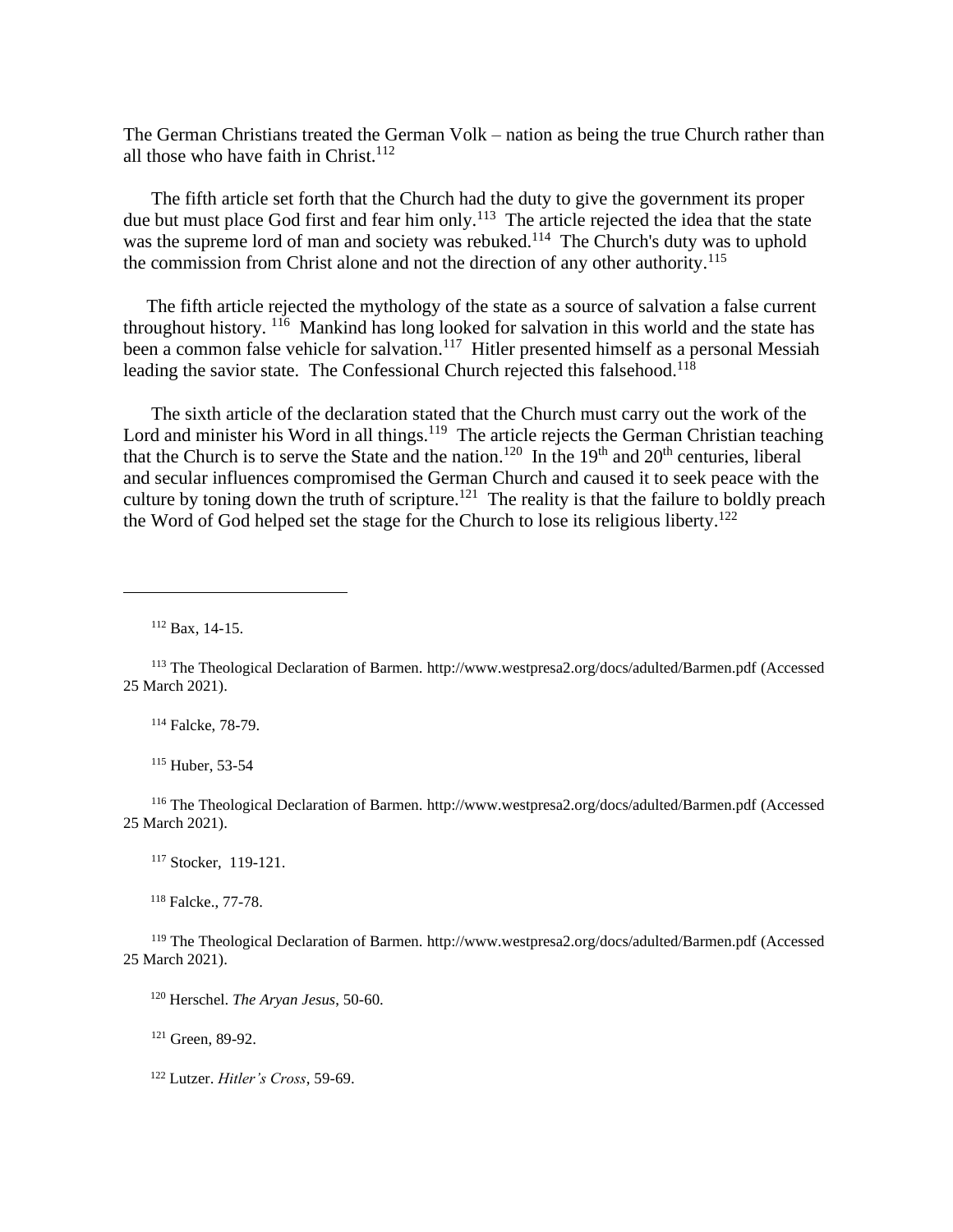The Barmen Declaration was rooted in the truth that all man was made in the image of God and that Christ died for all man. (Genesis 1:17 and John 3:16).<sup>123</sup> God commands his true Church to follow the Great Commission no matter what forces on Earth which oppose the Church. (Matthew 28:16-20). Thus, the whole Word of God must be preached and not compromised for the Word of God will always be an offense to the World. 124

### **Conclusion**

 The Confessional Church's Barmen Declaration provides a needed example for the modern American Church. The modern American Church is faced with a statist idolatry in the culture and within the Church. The idolatry and desire to appease wicked American culture are strongly present in the American Church.<sup>125</sup>

 The American government increasingly claims lordship over the Church and spiritual matters while rejecting the fundamental principles of the Declaration of Independence amd embracing a Hegelian view in which the government is the Lord of society. Group rights like that gay marriage are beginning to be used to deny individual rights like freedom of speech and religion.<sup>126</sup>

 Christian organizations and individauls face increasing pressure to conform to the demands of Secular Statism. Today that means embracing the lie that there are more than two sexes or sex is mutable. Denying the truth to please the state is placing thes state before God. The American Church must make its choice to serve and honor God and reject idolatry.<sup>127</sup>

 The Barmen Declaration set forth the timeless principles which can guide the Church through these dark times. It affirmed the truth that Christ and his Word must be followed above all others, the state has no authority over the church and the church must only be subject to the Holy Spirit and God's Word. The Barmen Declaration represents the truth that believers must stand against statism and idolatry because Christ comes before all. <sup>128</sup>

<sup>124</sup> Heino, Falcke. "What did the Barmen," 79-81.

<sup>125</sup> Watts, Criag M. <https://www.redletterchristians.org/the-nationalistic-corruption-of-worship-in-america/> (last accessed 30 March 2021).

<sup>126</sup> Hadley Arkes[. https://www.firstthings.com/web-exclusives/2020/06/a-morally-empty-jurisprudence.](https://www.firstthings.com/web-exclusives/2020/06/a-morally-empty-jurisprudence) (last accessed 29 March 2021).

<sup>127</sup> The Theological Declaration of Barmen. [http://www.westpresa2.org/docs/adulted/Barmen.pdf](about:blank) (Accessed 25 March 2021).

<sup>128</sup> The Theological Declaration of Barmen. [http://www.westpresa2.org/docs/adulted/Barmen.pdf](about:blank) (Accessed 25 March 2021).

<sup>123</sup> Stroud, 41-42, 65-67.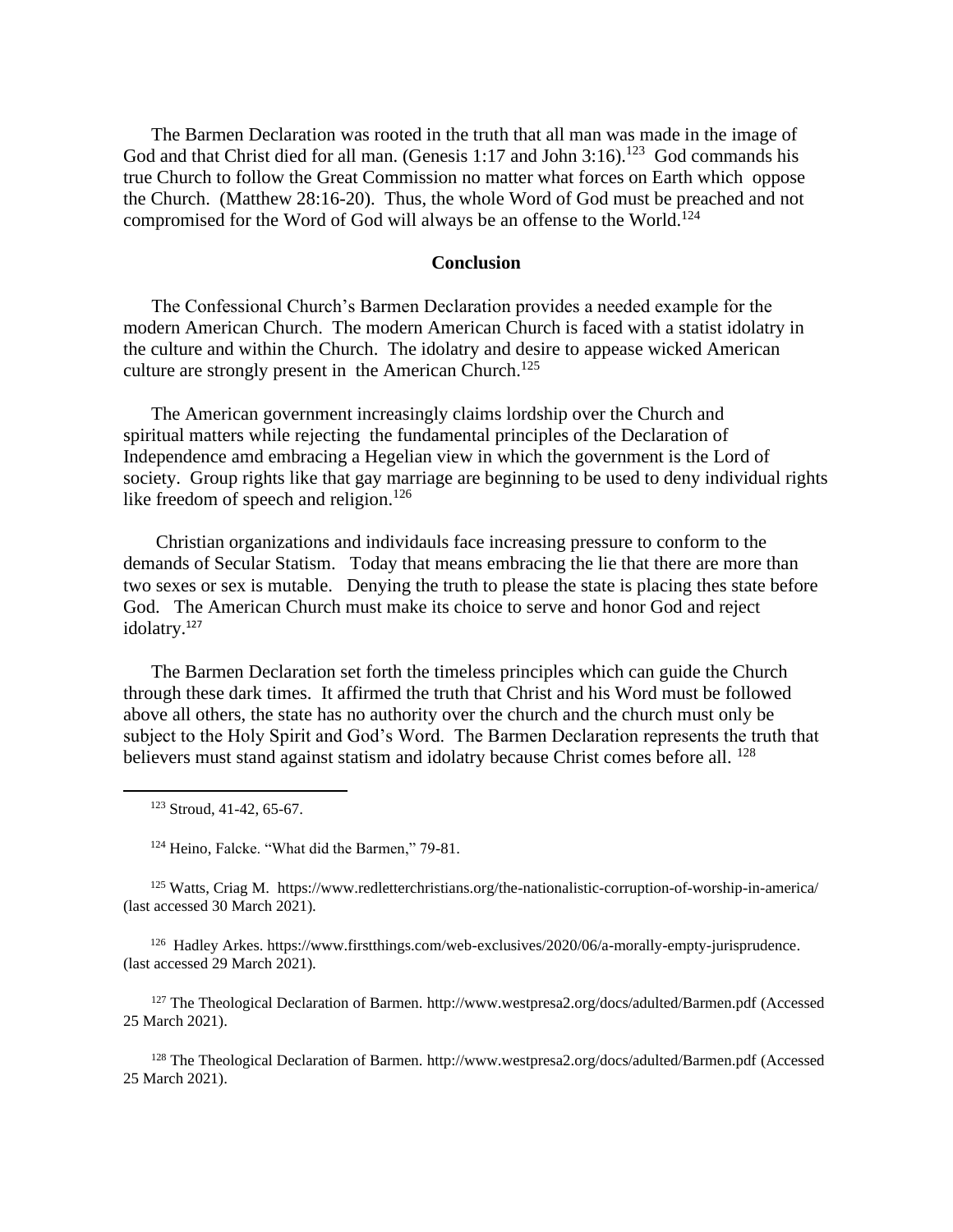### **Bibliography**

- Ahlers, Rolf. "The 'Community of Brethren' The Contemporary Significance of the Third Thesis of the Barmen Declaration." *Calvin Theological Journal*. Vol. 20 (1985): 7-32.
- Barnes, Kenneth C. *Nazism, Liberalism, and Christianity: Protestant Social Thought in Germany and Great Britain, 1925-1937* Lexington, KY University of Kentucky Press, 1991.
- Bax, Douglas S. "The Barmen Theological Declaration: Its Historical Background." *Journal of Theology for Southern Africa.* Vol. 47 (June 1984): 12-20.
- Day, Donald. *Woodrow Wilson's Own Story.* Boston: Little, Bornw and Company, 1952.
- Duchrow, Ulrich. "1984 in the Light of Article III of the Barmen Declaration Becoming a Confessing Church." *International Review of Mission.* Vol. 73 (October 1984): 427- 439.
- Falcke, Heino. "What did the Barmen Declaration have to say to the churches of the German Democratic Republic?" *The Ecumenical Review.* Vol. 61, No. 1 (2009): 72-80.
- Goldberg, Jonah. *Liberal Fascism*. New York: Doubleday, 2007.
- Green, Lowell. *Lutherans Against Hitler: The Untold Story.* St. Louis, MO: Concordia Pub. House, 2007.
- Hegel, George F.W. *The Philosophy of History*, Translated by J. Sibree. New York: Willey Book Co., 1837.
- Heschel, Susannah. *The Aryan Jesus: Christian Theologians and the Bible in Nazi Germany*. Princeton, NJ: Princeton University Press, 2008.
- Huber, Wolfgang. "The Barmen Declaration and the Kairos Document." *Journal of Theology for Southern Africa.* Vol. 75 (1991): 48-60.
- Judis, John B Judis. *The Folly of Empire*. New York: Lisa Drew Book 2004.
- Steigman-Gall, Richard. *The Holy Reich: Nazi Conceptions of Christianity, 1919-1945,* (New York, NY: Cambridge University Press, 2003).
- George Hunsinger. *Thy Word is Truth Barth on Scripture.* Grand Rapids, MI: William B. Eerdmans Publishing Company, 2012.

Lutzer, Erwin W. *Hitler's Cross*. Chicago, IL: Moody Press, 1995.